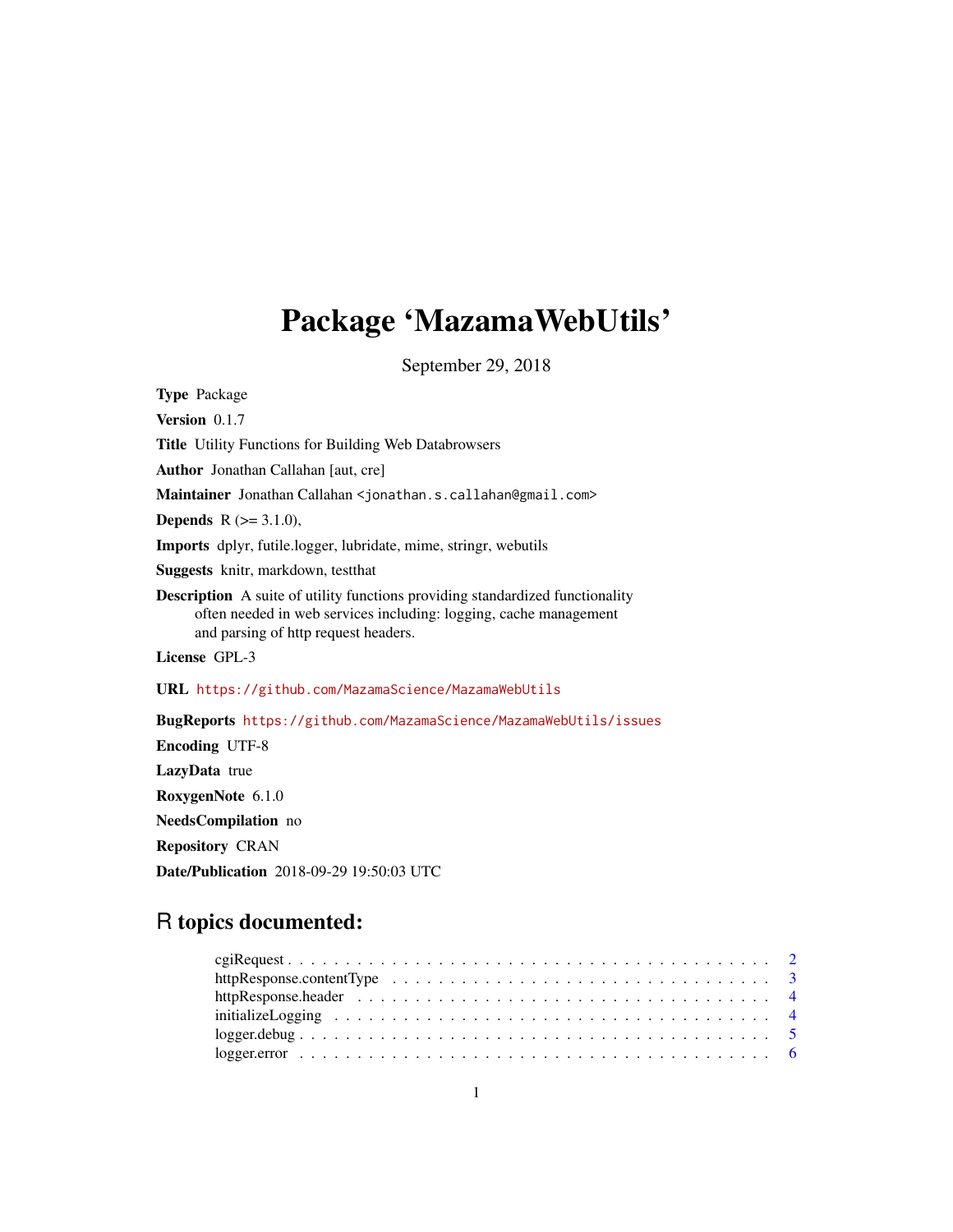#### <span id="page-1-0"></span>2 cgiRequest

| Index | 16 |
|-------|----|

#### cgiRequest *Create a CGI Request Object*

#### Description

A request object is created from the appropriate environment variables and is returned as a list. List elements include:

- params list of request parameters
- headers list of HTTP headers
- method "GET"
- raw NULL
- content\_type NULL
- protocol "http"
- body NULL

#### Usage

```
cgiRequest(testParams = NULL)
```
#### Arguments

testParams URL request parameters for testing GET requests

#### Details

Even in the modern era  $(>= 2017)$  it is still sometimes useful to build simple web services using CGI scripts. Benefits include: ease of coding; use of standard port 80; service uptime: even if the CGI script dies while handling an earlier request, the script will be restarted for the next request.

Using this function, the body of an R CGI script can begin with:

```
req <- cgiRequest()
headers <- req$params
params <- req$params
...
```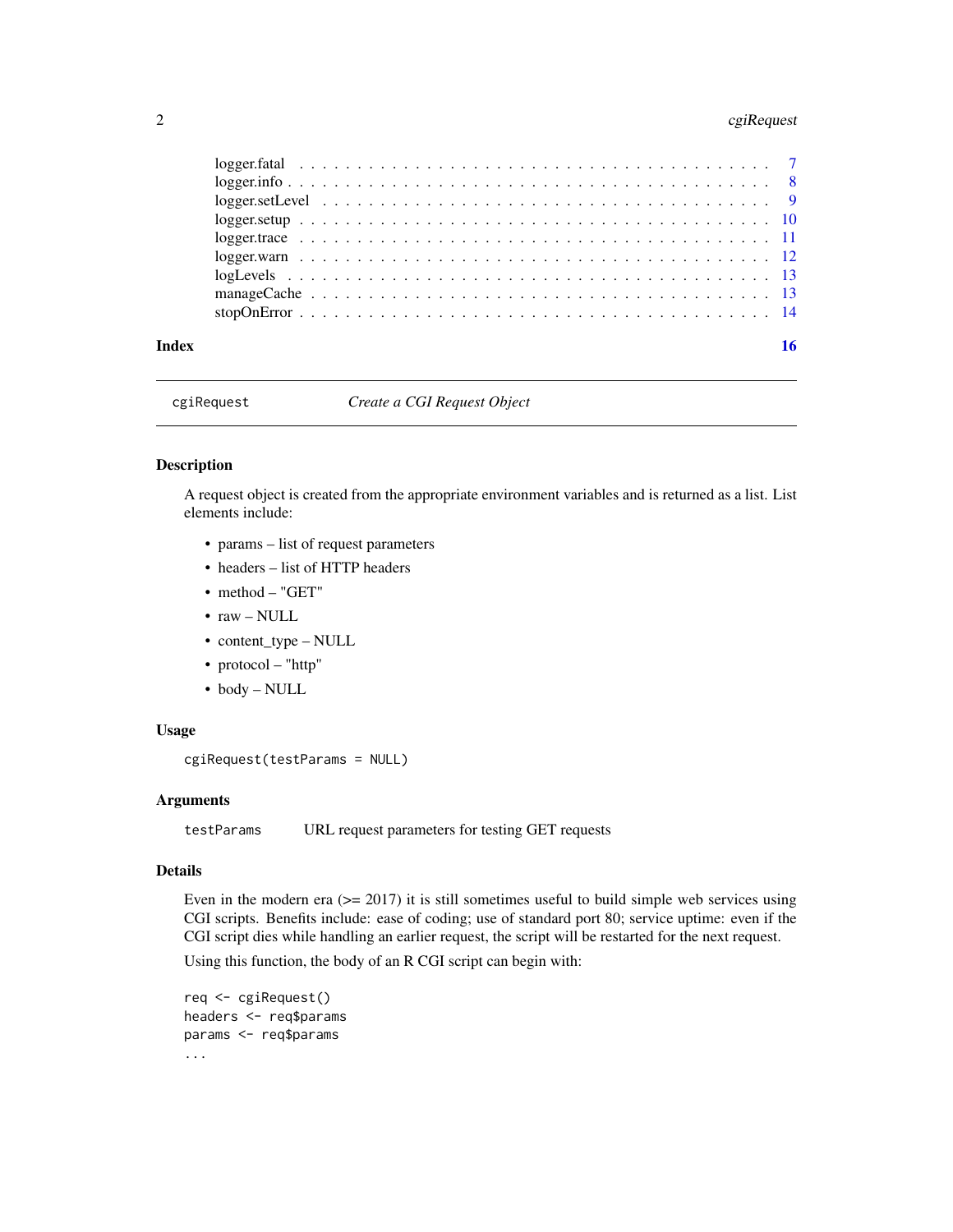### <span id="page-2-0"></span>Value

A list containing CGI request elements

### Note

The returned object mimics the request object created in the jug package.

#### References

<https://github.com/Bart6114/jug/blob/master/R/request.R>

#### Examples

```
# Example borrowed from webutils::parse_query
q <- "foo=1%2B1%3D2&bar=yin%26yang"
req <- cgiRequest(q)
str(req$params)
```
httpResponse.contentType

*Create a Content Type String*

#### Description

The type parameter is typically the file extension.

#### Usage

```
httpResponse.contentType(type = "text")
```
#### Arguments

type file type or standard extension

#### Value

A character string with the appropriate MIME type.

#### Examples

httpResponse.contentType('text') httpResponse.contentType('json') httpResponse.contentType('png')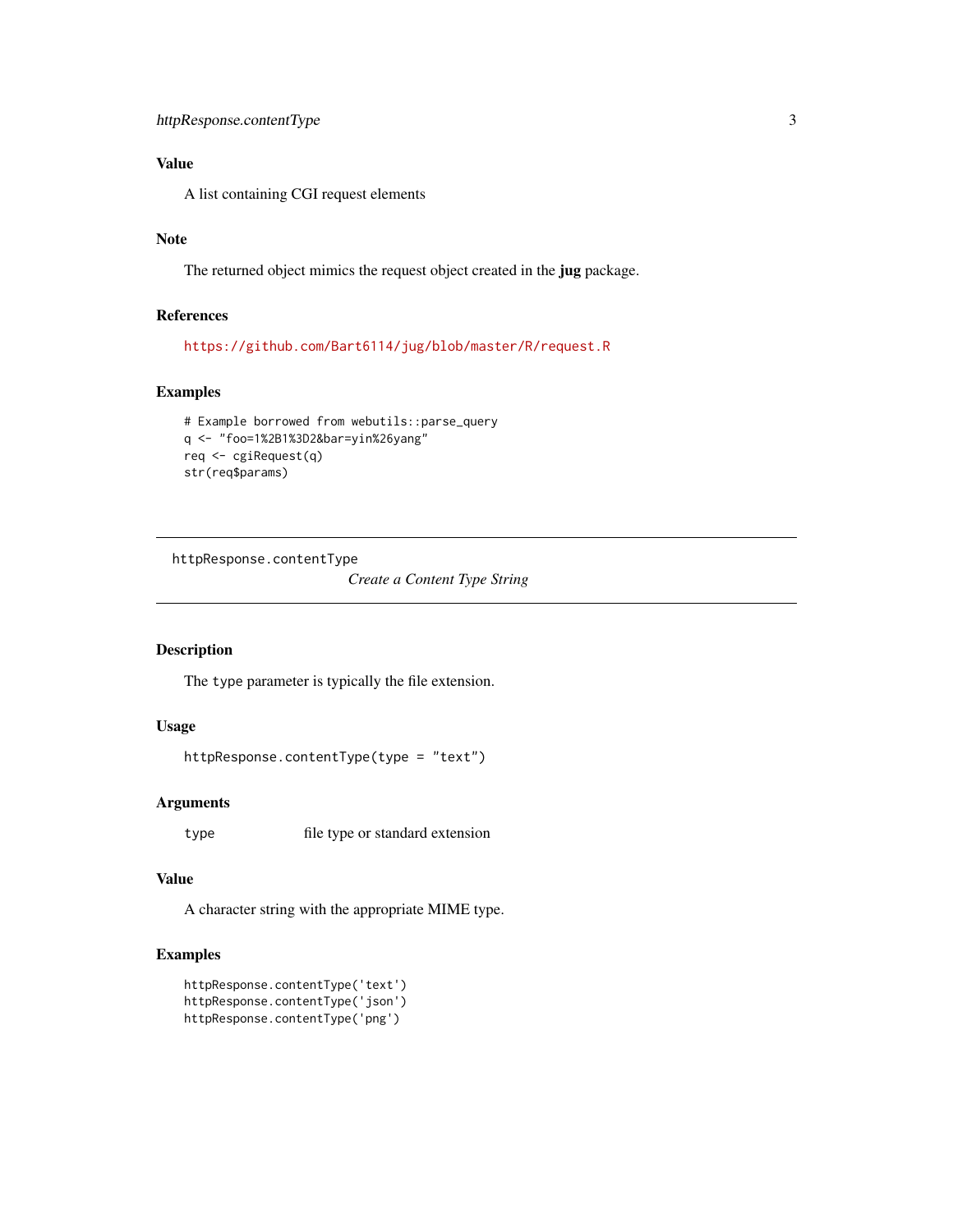<span id="page-3-0"></span>httpResponse.header *Create a HTTP Response Header*

#### Description

This function will generate a header string containing only a minimal set of possible response header elements including:

• Content-Type

#### Usage

httpResponse.header(type = "text")

#### Arguments

type file type or standard extension

#### Value

A character string containing a valid HTTP Response header.

#### Examples

```
httpResponse.header('text')
httpResponse.header('json')
httpResponse.header('png')
```
initializeLogging *Initialize Standard Log Files*

#### Description

Convenience function that wraps logging initialization steps common to Mazama Science web services:

```
result \leq try({
  Copy and old log files
  timestamp <- strftime(lubridate::now(), "
  for ( logLevel in c("TRACE","DEBUG","INFO","ERROR") ) {
    oldFile <- file.path(logDir,paste0(logLevel,".log"))
    newFile <- file.path(logDir,paste0(logLevel,".log.",timestamp))
    if ( file.exists(oldFile) ) {
      file.rename(oldFile, newFile)
    }
  }
```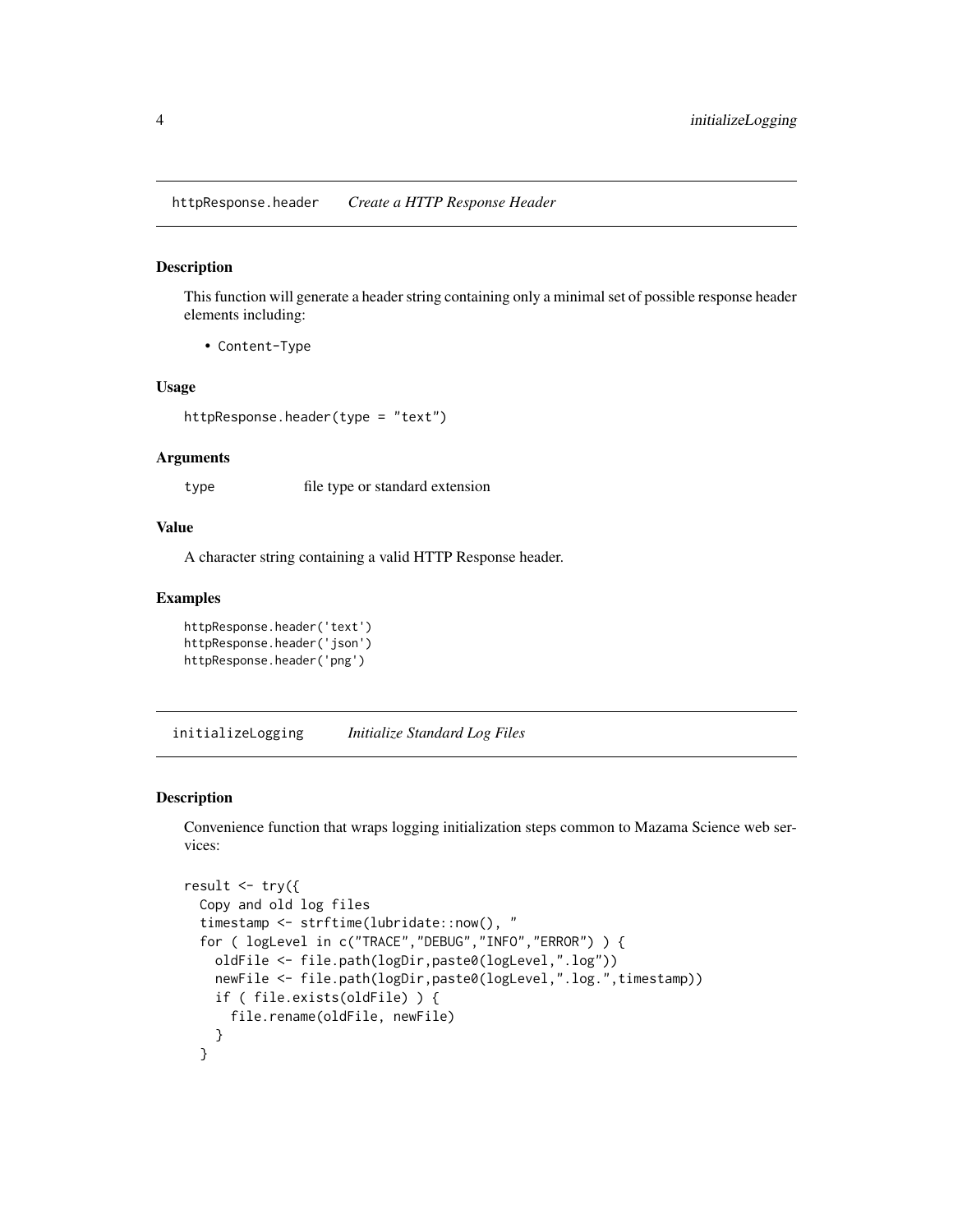#### <span id="page-4-0"></span>logger.debug 5

```
}, silent=TRUE)
stopOnError(result, "Could not rename old log files.")
result \leq -\text{try}(# Set up logging
  logger.setup(traceLog = file.path(logDir, "TRACE.log"),
               debugLog=file.path(logDir, "DEBUG.log"),
               infoLog=file.path(logDir, "INFO.log"),
               errorLog=file.path(logDir, "ERROR.log"))
}, silent=TRUE)
stopOnError(result, "Could not create log files.")
```
#### Usage

initializeLogging(logDir = NULL)

#### Arguments

logDir directory in which to write log files

#### Value

No return value.

<span id="page-4-1"></span>logger.debug *Python-Style Logging Statements*

#### Description

After initializing the level-specific log files with  $\log \pi$ . setup $(\ldots)$ , this function will generate DEBUG level log statements.

#### Usage

```
logger.debug(msg, ...)
```
#### Arguments

| msg | message with format strings applied to additional arguments |
|-----|-------------------------------------------------------------|
| .   | additional arguments to be formatted                        |

#### Value

No return value.

#### Note

All functionality is built on top of the excellent **futile.logger** package.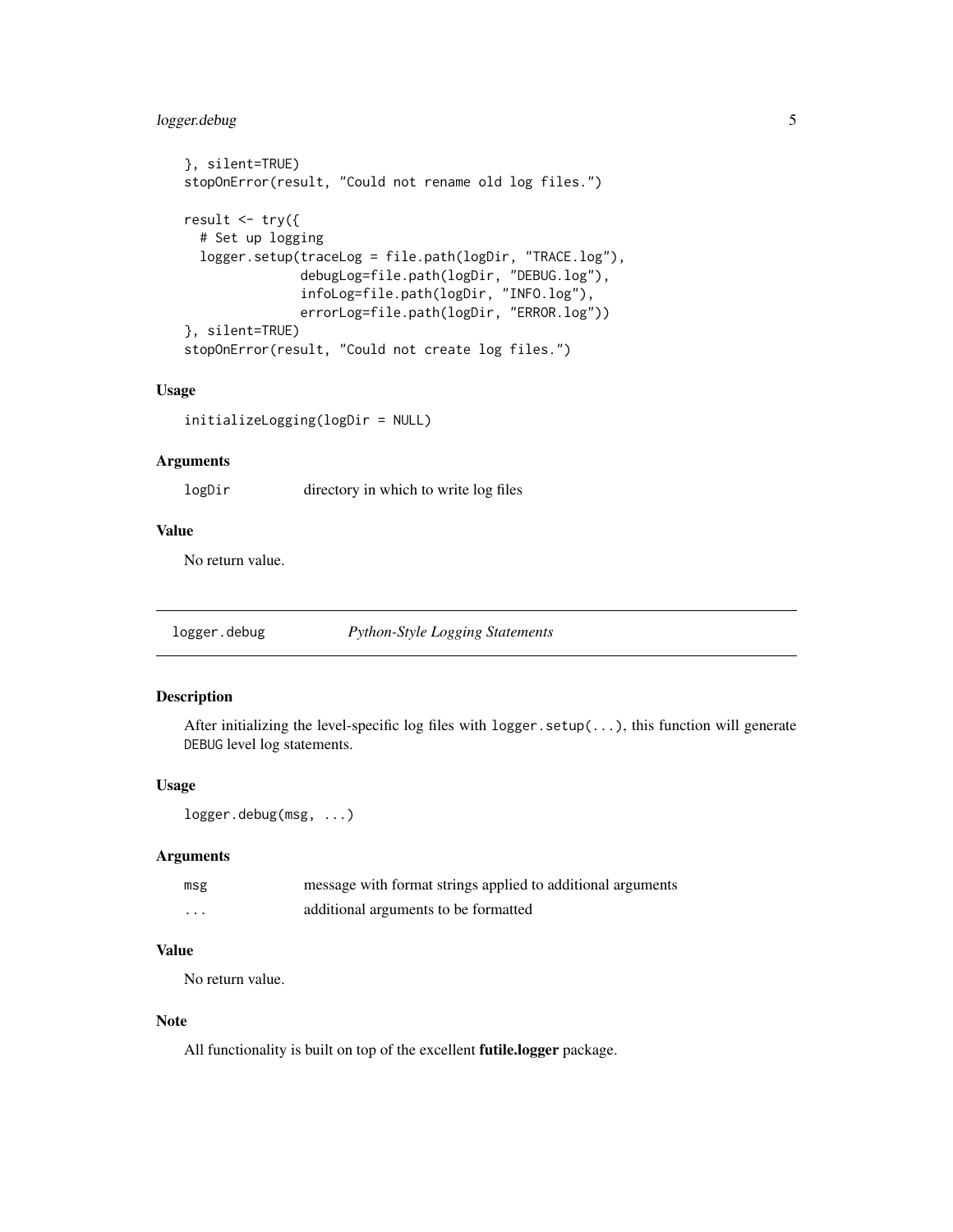#### See Also

[logger.setup](#page-9-1)

#### Examples

```
## Not run:
# Only save three log files
logger.setup(debugLog='debug.log', infoLog='info.log', errorLog='error.log')
# But allow log statements at all levels within the code
logger.trace('trace statement #%d', 1)
logger.debug('debug statement')
logger.info('info statement %s %s', "with", "arguments")
logger.warn('warn statement %s', "about to try something dumb")
result <- try(1/"a", silent=TRUE)
logger.error('error message: %s', geterrmessage())
logger.fatal('fatal statement %s', "THE END")
## End(Not run)
```
<span id="page-5-1"></span>logger.error *Python-Style Logging Statements*

#### Description

After initializing the level-specific log files with logger.setup(...), this function will generate ERROR level log statements.

#### Usage

logger.error(msg, ...)

#### Arguments

| msg                     | message with format strings applied to additional arguments |
|-------------------------|-------------------------------------------------------------|
| $\cdot$ $\cdot$ $\cdot$ | additional arguments to be formatted                        |

#### Value

No return value.

### Note

All functionality is built on top of the excellent futile.logger package.

#### See Also

<span id="page-5-0"></span>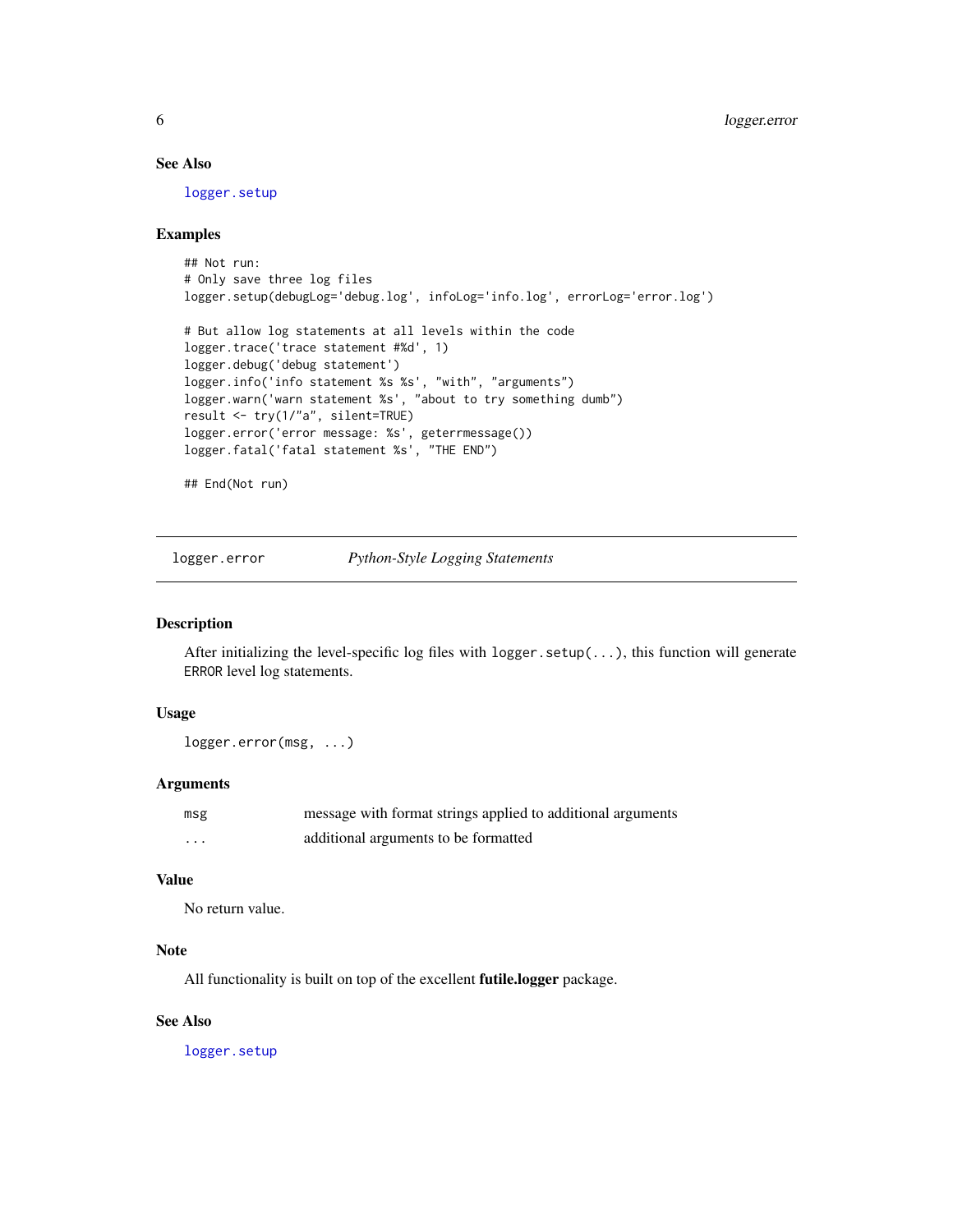#### <span id="page-6-0"></span>logger.fatal 7

#### Examples

```
## Not run:
# Only save three log files
logger.setup(debugLog='debug.log', infoLog='info.log', errorLog='error.log')
# But allow log statements at all levels within the code
logger.trace('trace statement #%d', 1)
logger.debug('debug statement')
logger.info('info statement %s %s', "with", "arguments")
logger.warn('warn statement %s', "about to try something dumb")
result <- try(1/"a", silent=TRUE)
logger.error('error message: %s', geterrmessage())
logger.fatal('fatal statement %s', "THE END")
## End(Not run)
```
#### <span id="page-6-1"></span>logger.fatal *Python-Style Logging Statements*

#### Description

After initializing the level-specific log files with logger.setup(...), this function will generate FATAL level log statements.

#### Usage

logger.fatal(msg, ...)

#### Arguments

| msg | message with format strings applied to additional arguments |
|-----|-------------------------------------------------------------|
| .   | additional arguments to be formatted                        |

#### Value

No return value.

#### Note

All functionality is built on top of the excellent **futile.logger** package.

#### See Also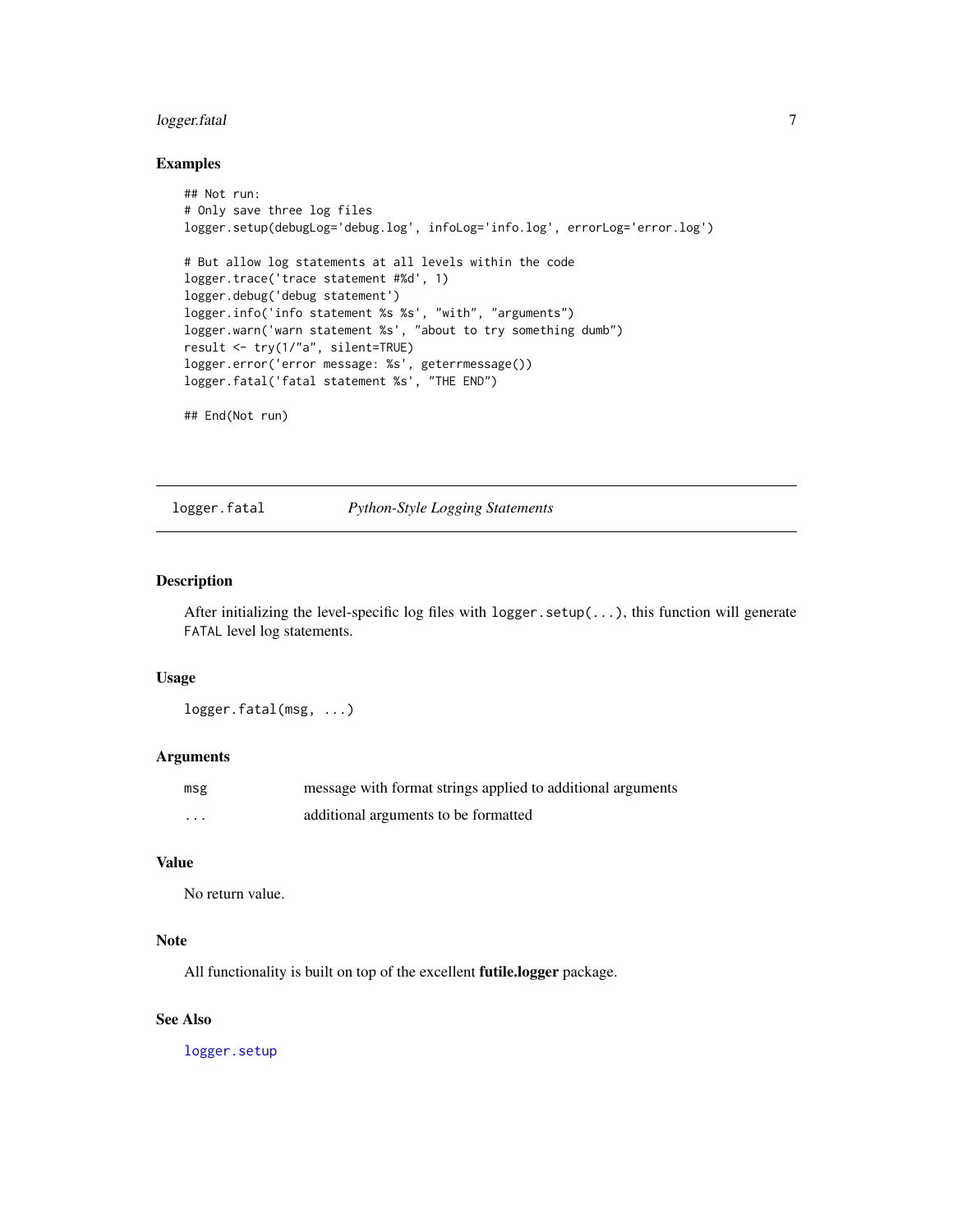#### Examples

```
## Not run:
# Only save three log files
logger.setup(debugLog='debug.log', infoLog='info.log', errorLog='error.log')
# But allow log statements at all levels within the code
logger.trace('trace statement #%d', 1)
logger.debug('debug statement')
logger.info('info statement %s %s', "with", "arguments")
logger.warn('warn statement %s', "about to try something dumb")
result <- try(1/"a", silent=TRUE)
logger.error('error message: %s', geterrmessage())
logger.fatal('fatal statement %s', "THE END")
## End(Not run)
```
<span id="page-7-1"></span>logger.info *Python-Style Logging Statements*

#### Description

After initializing the level-specific log files with logger.setup(...), this function will generate INFO level log statements.

#### Usage

logger.info(msg, ...)

#### Arguments

| msg | message with format strings applied to additional arguments |
|-----|-------------------------------------------------------------|
| .   | additional arguments to be formatted                        |

#### Value

No return value.

#### Note

All functionality is built on top of the excellent **futile.logger** package.

#### See Also

<span id="page-7-0"></span>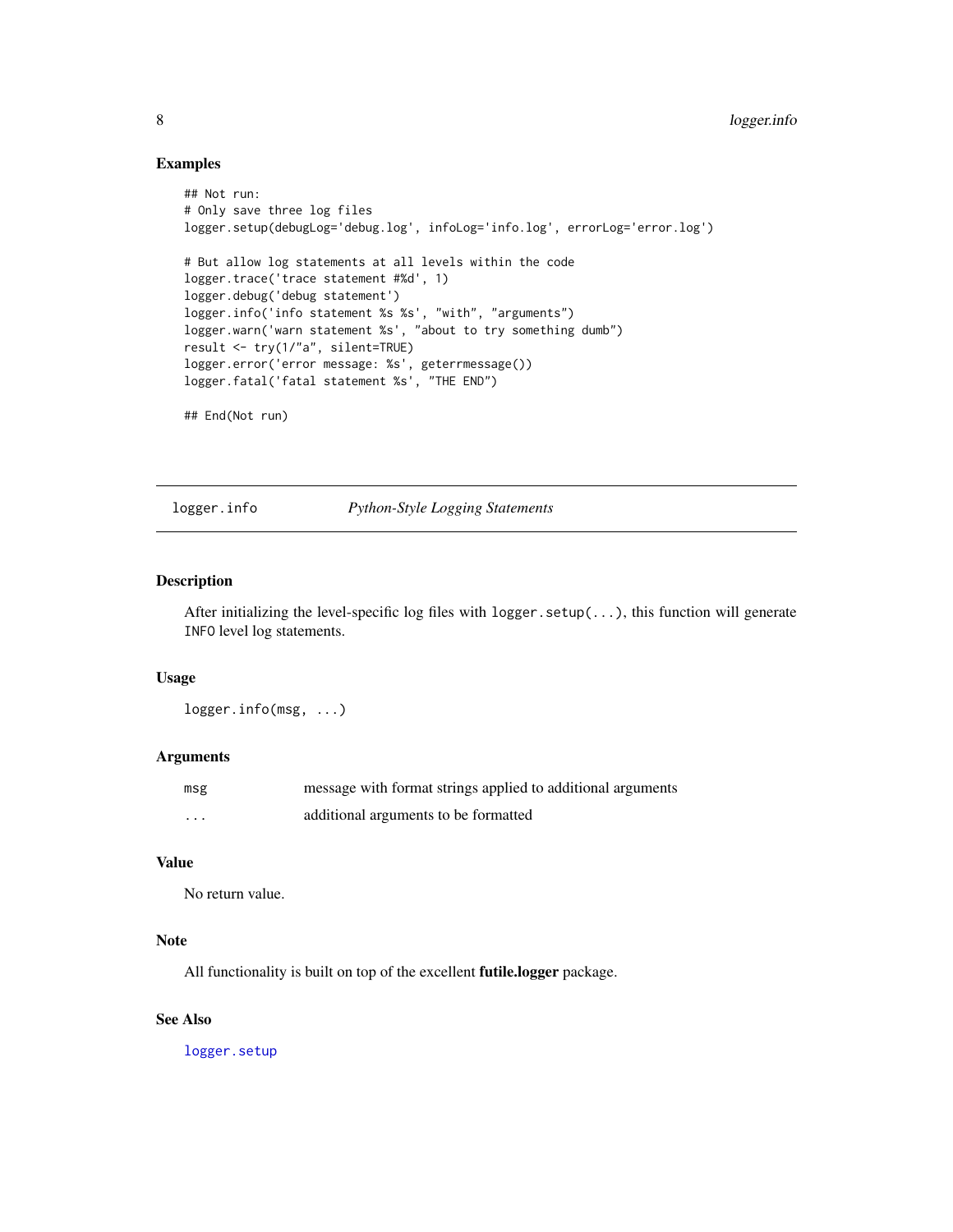#### <span id="page-8-0"></span>logger.setLevel 9

#### Examples

```
## Not run:
# Only save three log files
logger.setup(debugLog='debug.log', infoLog='info.log', errorLog='error.log')
# But allow log statements at all levels within the code
logger.trace('trace statement #%d', 1)
logger.debug('debug statement')
logger.info('info statement %s %s', "with", "arguments")
logger.warn('warn statement %s', "about to try something dumb")
result <- try(1/"a", silent=TRUE)
logger.error('error message: %s', geterrmessage())
logger.fatal('fatal statement %s', "THE END")
## End(Not run)
```
logger.setLevel *Set Console Log Level*

#### Description

By default, the looger threshold is set to FATAL so that the console will typically receive no log messages. By setting the level to one of the other log levels: TRACE, DEBUG, INFO, WARN, ERROR users can see logging messages while running commands at the command line.

#### Usage

```
logger.setLevel(level)
```
#### Arguments

level threshold level

#### Value

No return value.

#### Note

All functionality is built on top of the excellent **futile.logger** package.

#### See Also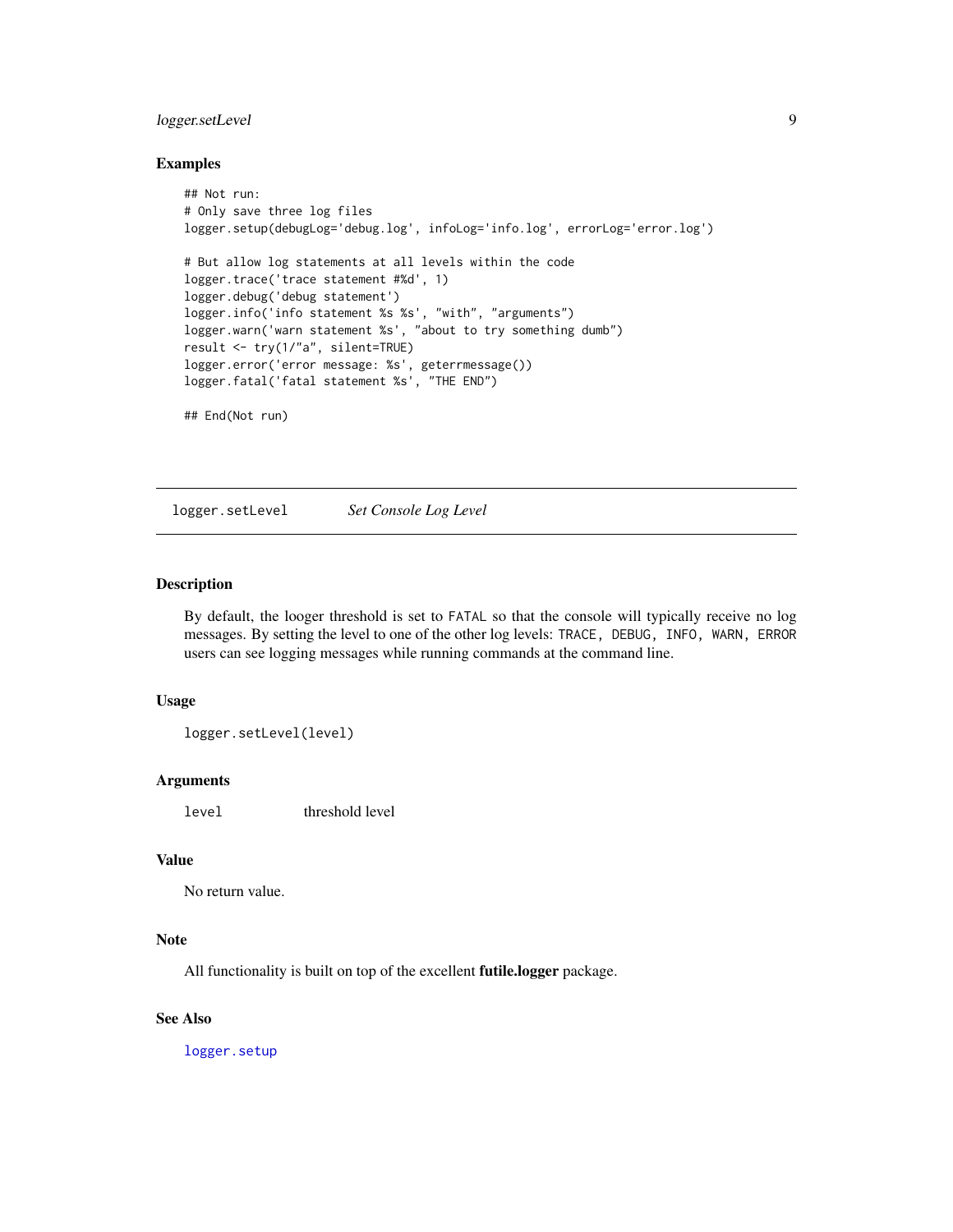#### Examples

```
## Not run:
# Set up console logging only
logger.setup()
logger.setLevel(DEBUG)
```
## End(Not run)

<span id="page-9-1"></span>logger.setup *Set Up Python-Style Logging*

#### Description

Good logging allows package developers and users to create log files at different levels to track and debug lengthy or complex calculations. "Python-style" logging is intended to suggest that users should set up multiple log files for different log severities so that the errorLog will contain only log messages at or above the ERROR level while a debugLog will contain log messages at the DEBUG level as well as all higher levels.

Python-style log files are set up with logger.setup(). Logs can be set up for any combination of log levels. Accepting the default NULL setting for any log file simply means that log file will not be created.

Python-style logging requires the use of logger.debug() style logging statements as seen in the example below.

#### Usage

logger.setup(traceLog = NULL, debugLog = NULL, infoLog = NULL, warnLog = NULL, errorLog = NULL, fatalLog = NULL)

#### Arguments

| traceLog | file name or full path where logger. trace() messages will be sent |
|----------|--------------------------------------------------------------------|
| debugLog | file name or full path where logger.debug() messages will be sent  |
| infoLog  | file name or full path where logger.info() messages will be sent   |
| warnLog  | file name or full path where logger.warn() messages will be sent   |
| errorLog | file name or full path where logger.error() messages will be sent  |
| fatalLog | file name or full path where logger.fatal() messages will be sent  |

#### Value

No return value.

#### Note

All functionality is built on top of the excellent **futile.logger** package.

<span id="page-9-0"></span>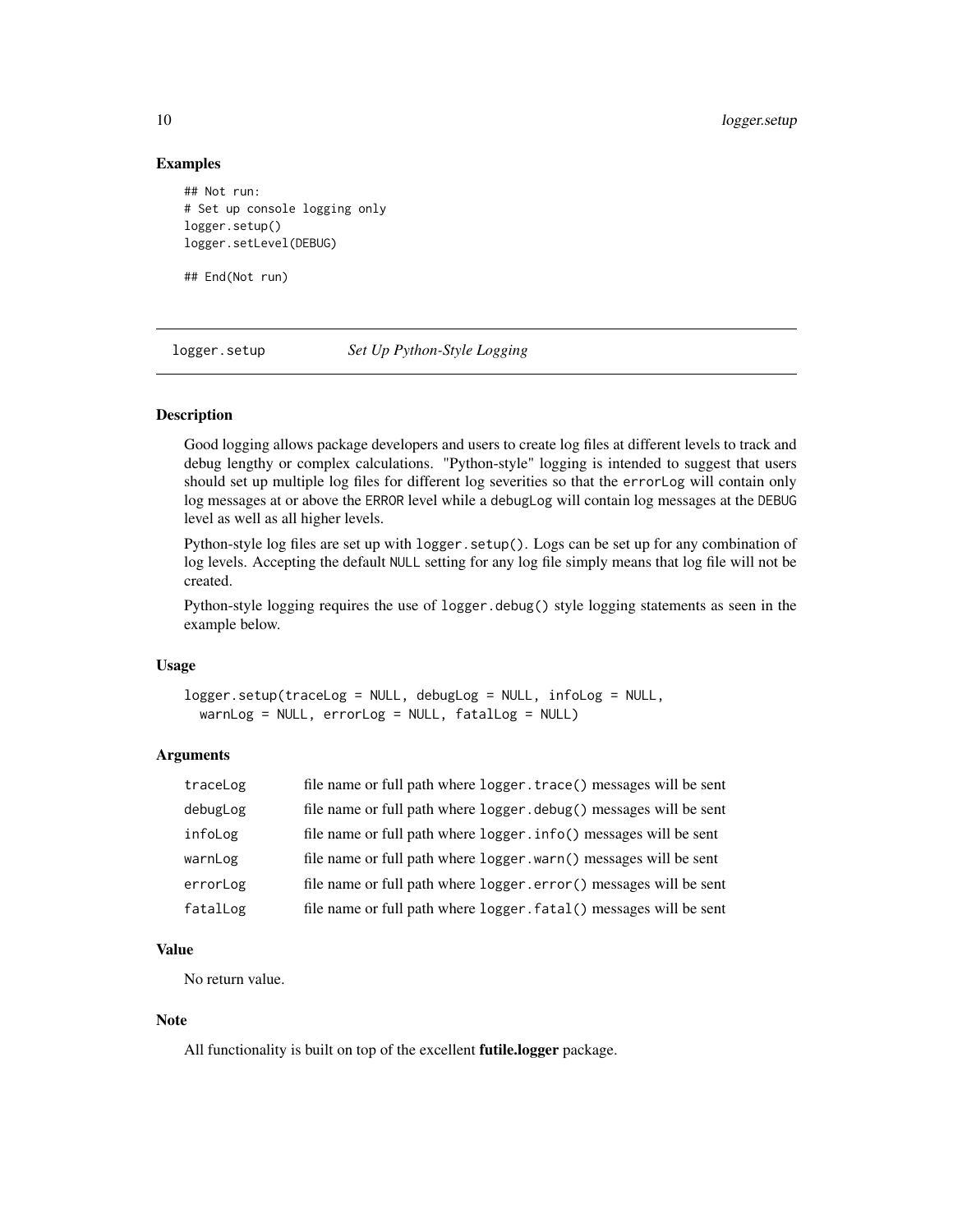#### <span id="page-10-0"></span>logger.trace 11

#### See Also

[logger.trace](#page-10-1) [logger.debug](#page-4-1) [logger.info](#page-7-1) [logger.warn](#page-11-1) [logger.error](#page-5-1) [logger.fatal](#page-6-1)

#### Examples

```
## Not run:
# Only save three log files
logger.setup(debugLog='debug.log', infoLog='info.log', errorLog='error.log')
# But allow lot statements at all levels within the code
logger.trace('trace statement #%d', 1)
logger.debug('debug statement')
logger.info('info statement %s %s', "with", "arguments")
logger.warn('warn statement %s', "about to try something dumb")
result <- try(1/"a", silent=TRUE)
logger.error('error message: %s', geterrmessage())
logger.fatal('fatal statement %s', "THE END")
## End(Not run)
```
<span id="page-10-1"></span>logger.trace *Python-Style Logging Statements*

#### Description

After initializing the level-specific log files with  $\log(\ldots)$ , this function will generate TRACE level log statements.

#### Usage

logger.trace(msg, ...)

#### Arguments

| msg      | message with format strings applied to additional arguments |
|----------|-------------------------------------------------------------|
| $\cdots$ | additional arguments to be formatted                        |

#### Value

No return value.

#### Note

All functionality is built on top of the excellent **futile.logger** package.

#### See Also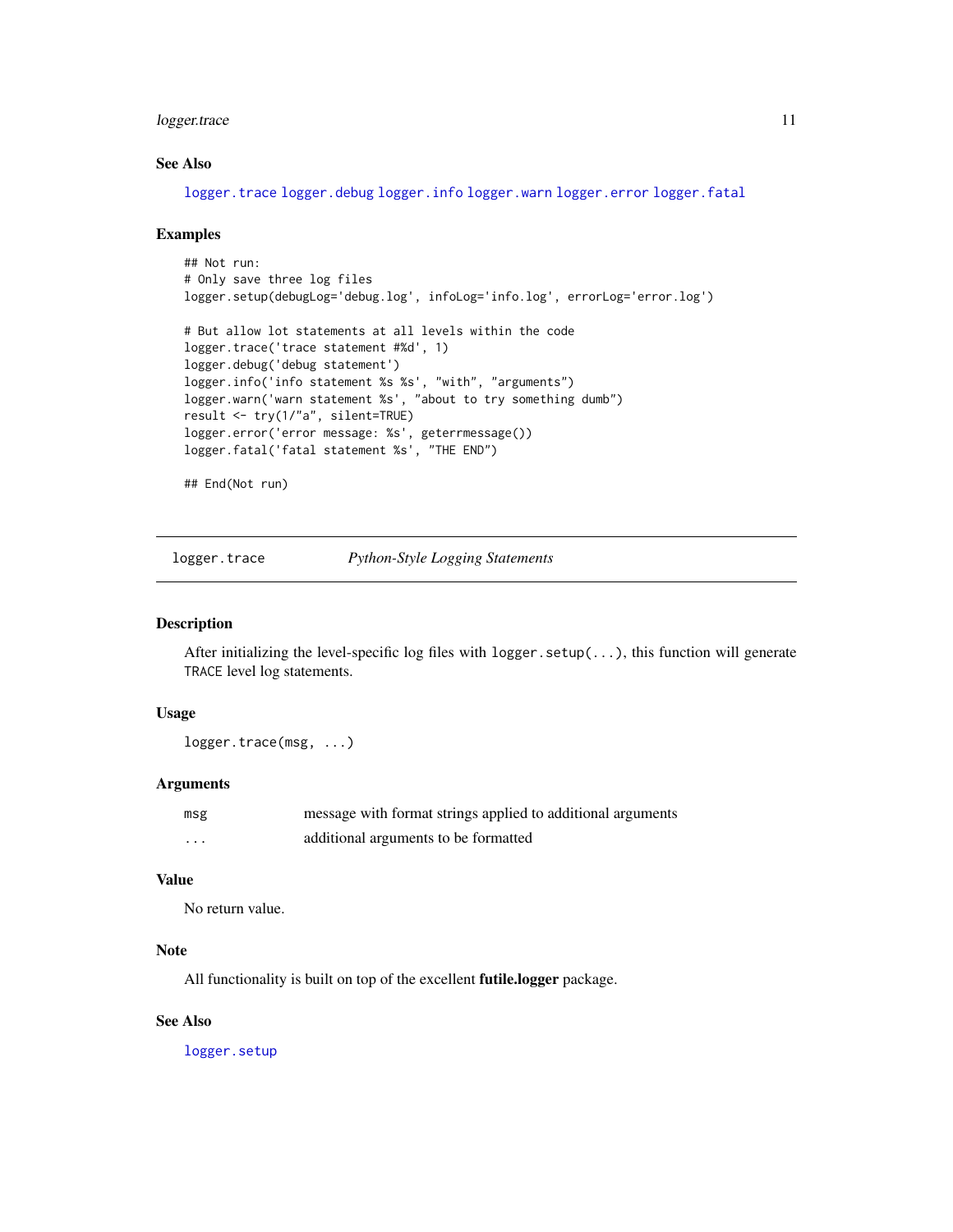#### Examples

```
## Not run:
# Only save three log files
logger.setup(debugLog='debug.log', infoLog='info.log', errorLog='error.log')
# But allow log statements at all levels within the code
logger.trace('trace statement #%d', 1)
logger.debug('debug statement')
logger.info('info statement %s %s', "with", "arguments")
logger.warn('warn statement %s', "about to try something dumb")
result <- try(1/"a", silent=TRUE)
logger.error('error message: %s', geterrmessage())
logger.fatal('fatal statement %s', "THE END")
## End(Not run)
```
<span id="page-11-1"></span>logger.warn *Python-Style Logging Statements*

#### Description

After initializing the level-specific log files with logger.setup(...), this function will generate WARN level log statements.

#### Usage

logger.warn(msg, ...)

#### Arguments

| msg      | message with format strings applied to additional arguments |
|----------|-------------------------------------------------------------|
| $\cdots$ | additional arguments to be formatted                        |

#### Value

No return value.

#### Note

All functionality is built on top of the excellent **futile.logger** package.

#### See Also

<span id="page-11-0"></span>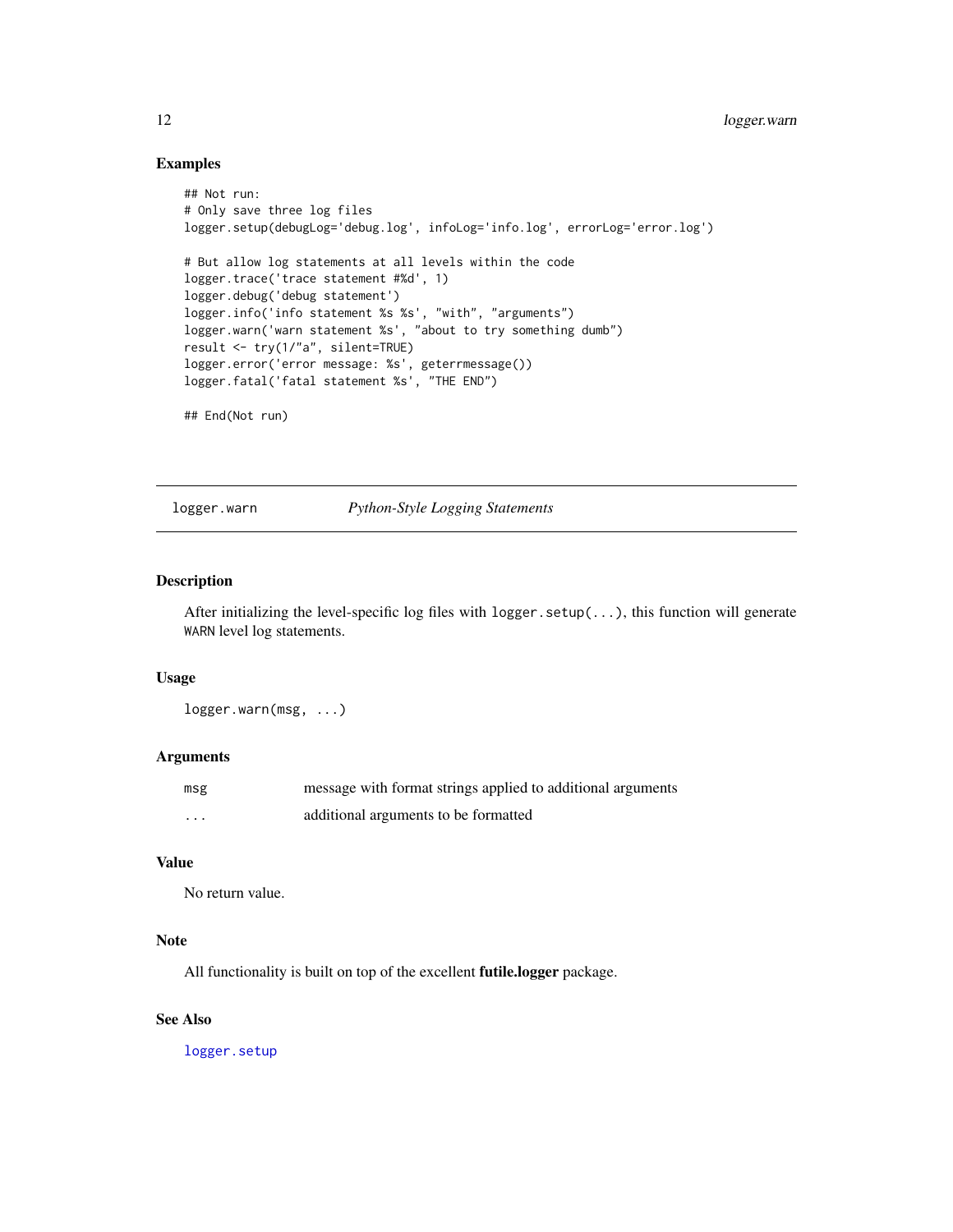#### <span id="page-12-0"></span>logLevels and the set of the set of the set of the set of the set of the set of the set of the set of the set of the set of the set of the set of the set of the set of the set of the set of the set of the set of the set of

#### Examples

```
## Not run:
# Only save three log files
logger.setup(debugLog='debug.log', infoLog='info.log', errorLog='error.log')
# But allow log statements at all levels within the code
logger.trace('trace statement #%d', 1)
logger.debug('debug statement')
logger.info('info statement %s %s', "with", "arguments")
logger.warn('warn statement %s', "about to try something dumb")
result <- try(1/"a", silent=TRUE)
logger.error('error message: %s', geterrmessage())
logger.fatal('fatal statement %s', "THE END")
## End(Not run)
```
logLevels *Log Levels*

#### Description

Log levels matching those found in futile.logger. Available levels include: FATAL ERROR WARN INFO DEBUG TRACE

#### Usage

FATAL

#### Format

An object of class integer of length 1.

manageCache *Manage the Size of a Cache*

#### Description

If cacheDir takes up more than maxCacheSize megabytes on disk, files wll be removed in order of oldest access time. Only files matching extensions are eligible for removal.

#### Usage

```
manageCache(cacheDir, extensions = c("html", "json", "pdf", "png"),
 maxCacheSize = 100)
```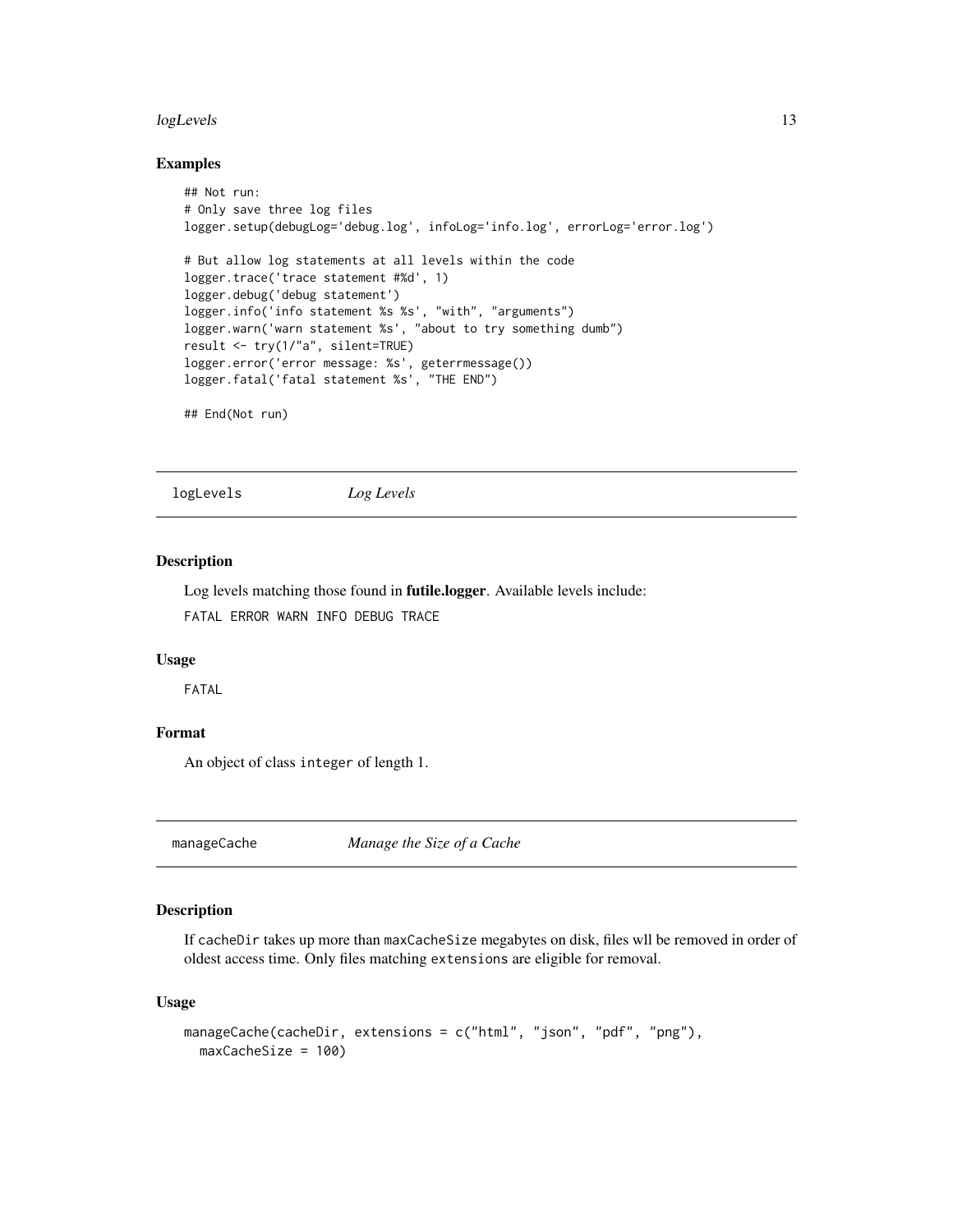<span id="page-13-0"></span>14 stopOnError

#### **Arguments**

| cacheDir     | location of cache directory                    |
|--------------|------------------------------------------------|
| extensions   | vector of file extensions eligible for removal |
| maxCacheSize | maximum cache size in megabytes                |

#### Value

Invisibly returns the number of files removed.

#### Examples

```
# Create a cache directory and fill it with 1.6 MB of data
CACHE_DIR <- tempdir()
write.csv(matrix(1,400,500), file=file.path(CACHE_DIR,'m1.csv'))
write.csv(matrix(2,400,500), file=file.path(CACHE_DIR,'m2.csv'))
write.csv(matrix(3,400,500), file=file.path(CACHE_DIR,'m3.csv'))
write.csv(matrix(4,400,500), file=file.path(CACHE_DIR,'m4.csv'))
for (file in list.files(CACHE_DIR, full.names=TRUE)) {
 print(file.info(file)[,c(1,6)])
}
# Remove files based on last access time until we get under 1 MB
manageCache(CACHE_DIR, extensions='csv', maxCacheSize=1)
for (file in list.files(CACHE_DIR, full.names=TRUE)) {
 print(file.info(file)[,c(1,6)])
}
```
stopOnError *Error Message Translator*

#### Description

When writing R code to be used in production systems that work with user supplied input, it is important to enclose chunks of code inside of a try() block. It is equally important to generate error log messages that can be found and understood during an autopsy when something fails

At Mazama Science we have our own internal standard for how to do error handling in a manner that allows os to quickly navigate to the source of errors in a production system.

The example section contains a snippet of how we use this function.

#### Usage

```
stopOnError(result, err_msg = "")
```
#### Arguments

| result  | return from a try() block |
|---------|---------------------------|
| err_msg | custom error message      |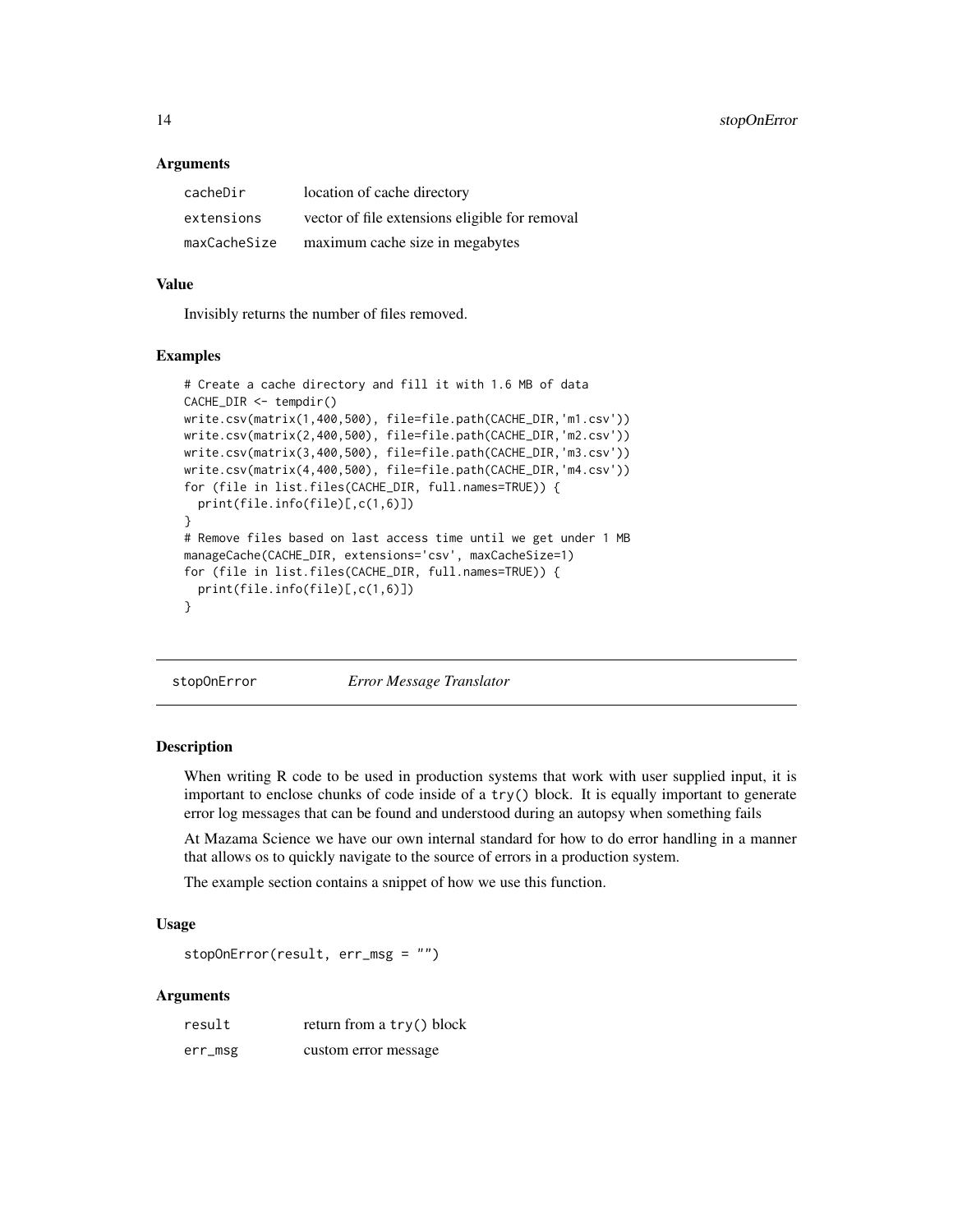#### stopOnError 15

#### Value

Issues a stop() with an appropriate error message.

#### Examples

```
## Not run:
logger.setup()
# Arbitrarily deep in the stack we might have:
myFunc <- function(x) {
  a \leftarrow \log(x)}
userInput <- 10
result <- try({
 myFunc(x=userInput)
}, silent=TRUE)
stopOnError(result)
userInput <- "ten"
result \leq -\text{try}(\{myFunc(x=userInput)
}, silent=TRUE)
stopOnError(result)
result <- try({
  myFunc(x=userInput)
}, silent=TRUE)
stopOnError(result, "Unable to process user input")
```

```
## End(Not run)
```